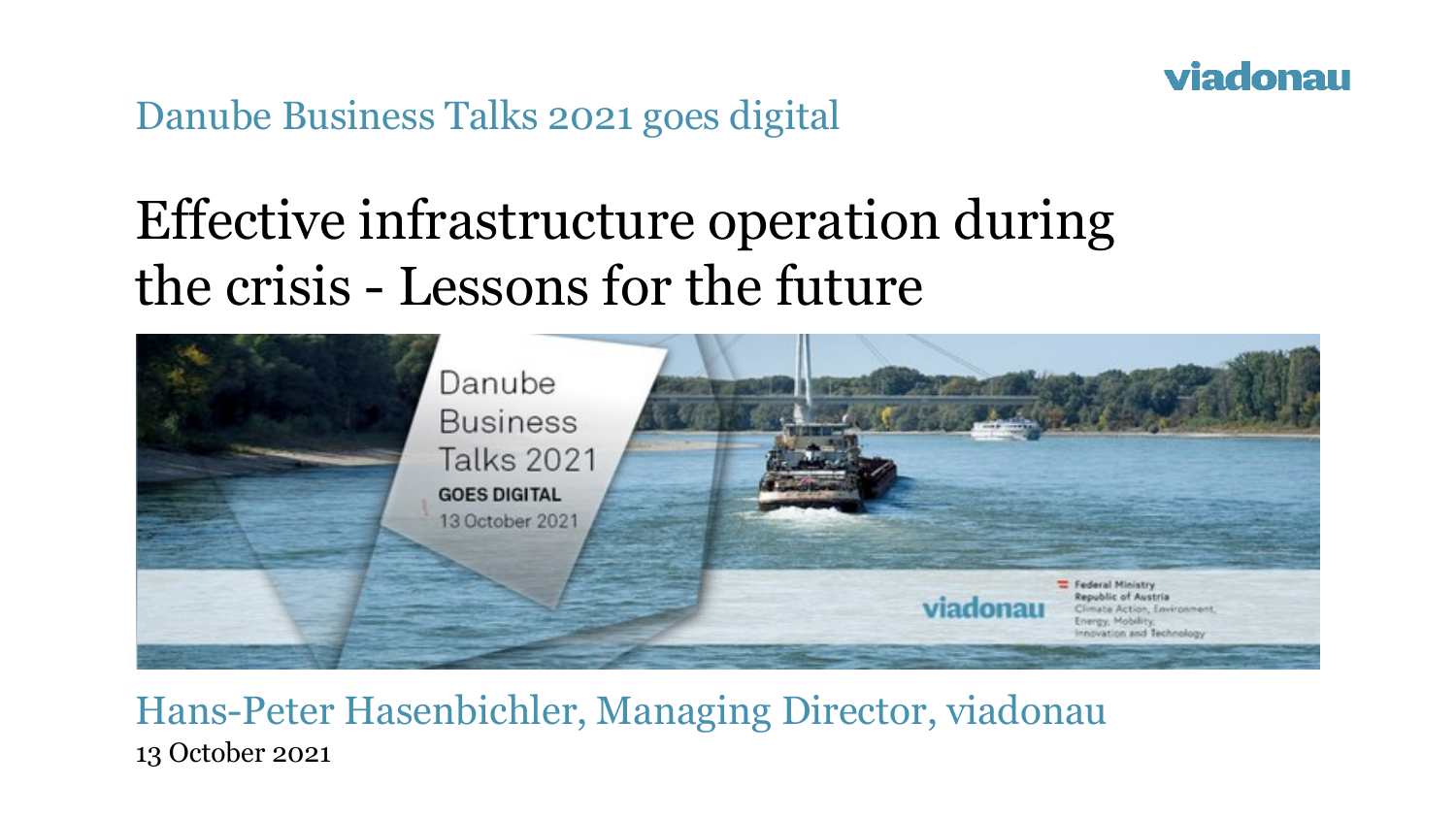### viadonau

### viadonau stands for modern waterway management







- Company owner: Ministry of Transport, Innovation and Technology
- Founded in 2005 on the legal basis of the Austrian Waterway Act
- Responsible management, development and promotion of the Danube waterway
- National and international projects on infrastructure management, shipping and logistics, electronic information systems, flood control and hydraulic engineering

 $\rightarrow$  Leading international waterway operator in the Danube region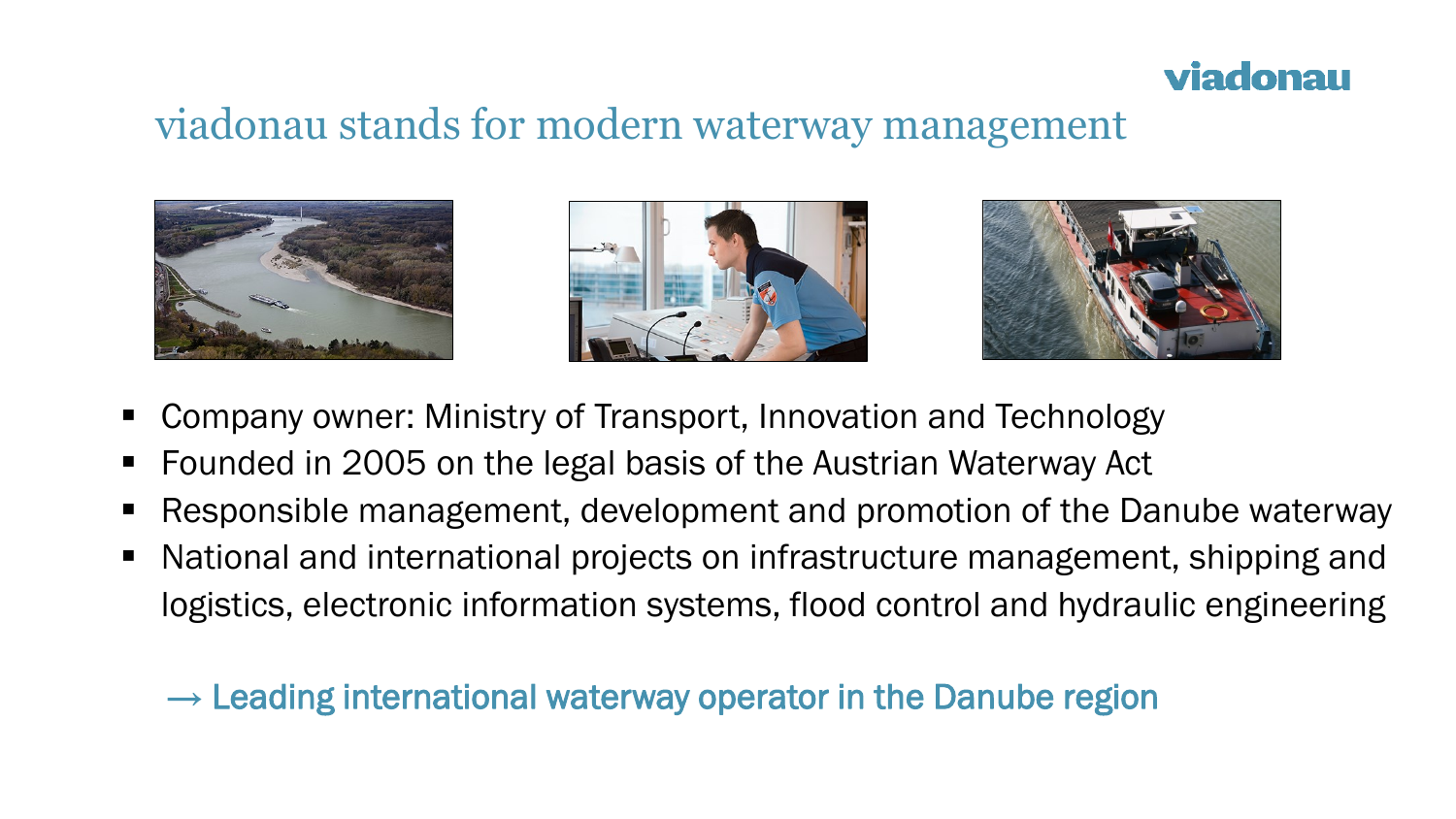# Covid-19 crisis and waterway management – initial situation

### viadonau

### Uncertainty at the beginning:

- How can the working environment at viadonau be organised to minimise the risk for infections?
- How can collaboration with external partners be organised most effectively under these circumstances?
- How will the pandemic affect traffic on the Danube waterway?
- $\rightarrow$  Swift reaction required to adjust internal processes to new situation

### viadonau staff working in management and administrative field e.g. accounting, legal department, project management etc.

viadonau staff working on-site e.g. traffic regulation and supervision at the Danube locks, surveying, waterway maintenance and fairway marking activities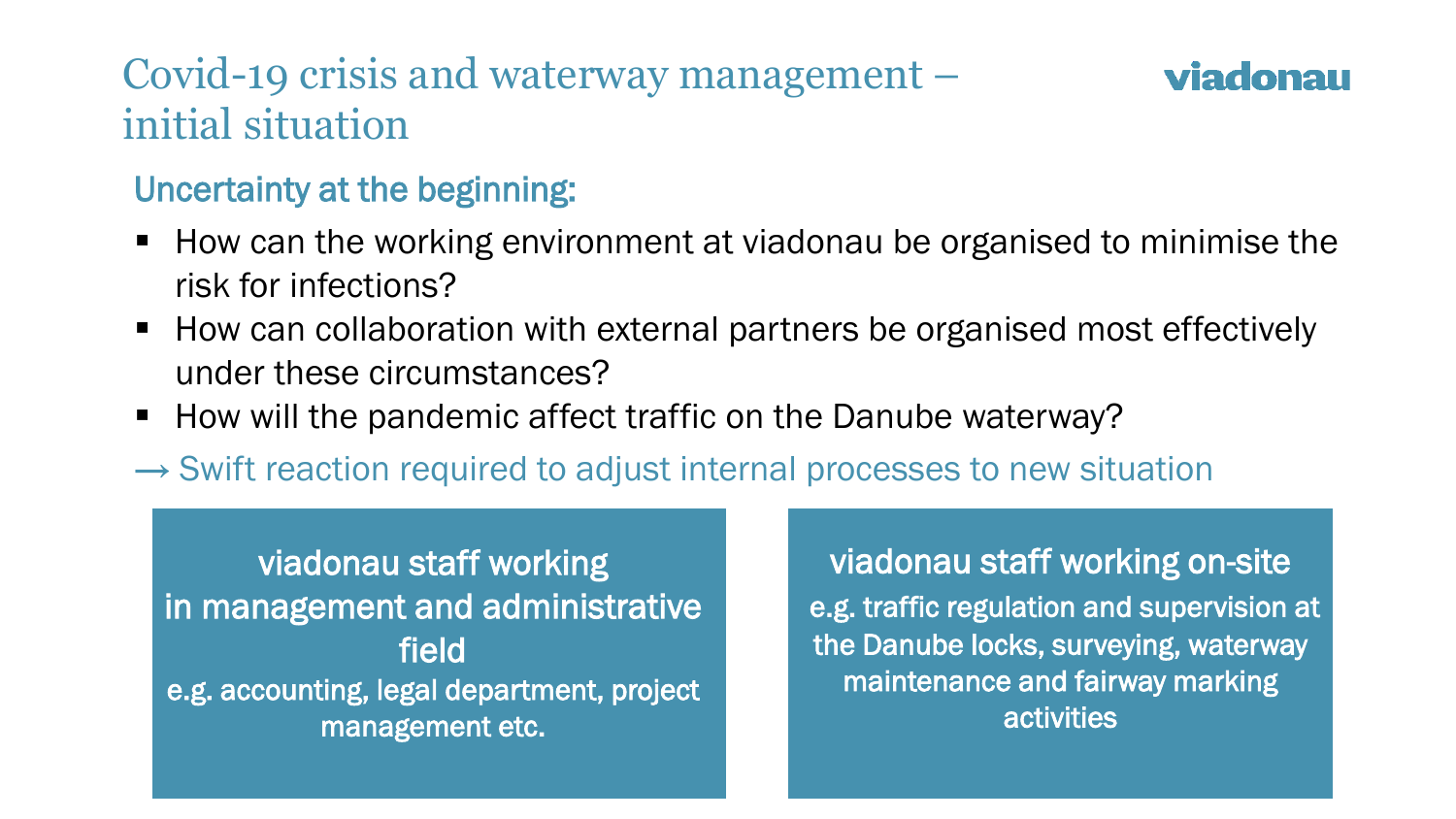# Covid-19 crisis and waterway management – immediate reaction

Protection of employees

viadonau

Family and work compatibility

Maintaining operations

Reactions of viadonau to changing working environment:

Activation of CRISIS MANAGEMENT TEAM (CMT), well trained and with already clarified responsibilities of team members

 $\rightarrow$  1-3 meetings per week, consultations and decisions to maintain infrastructure operation undisturbed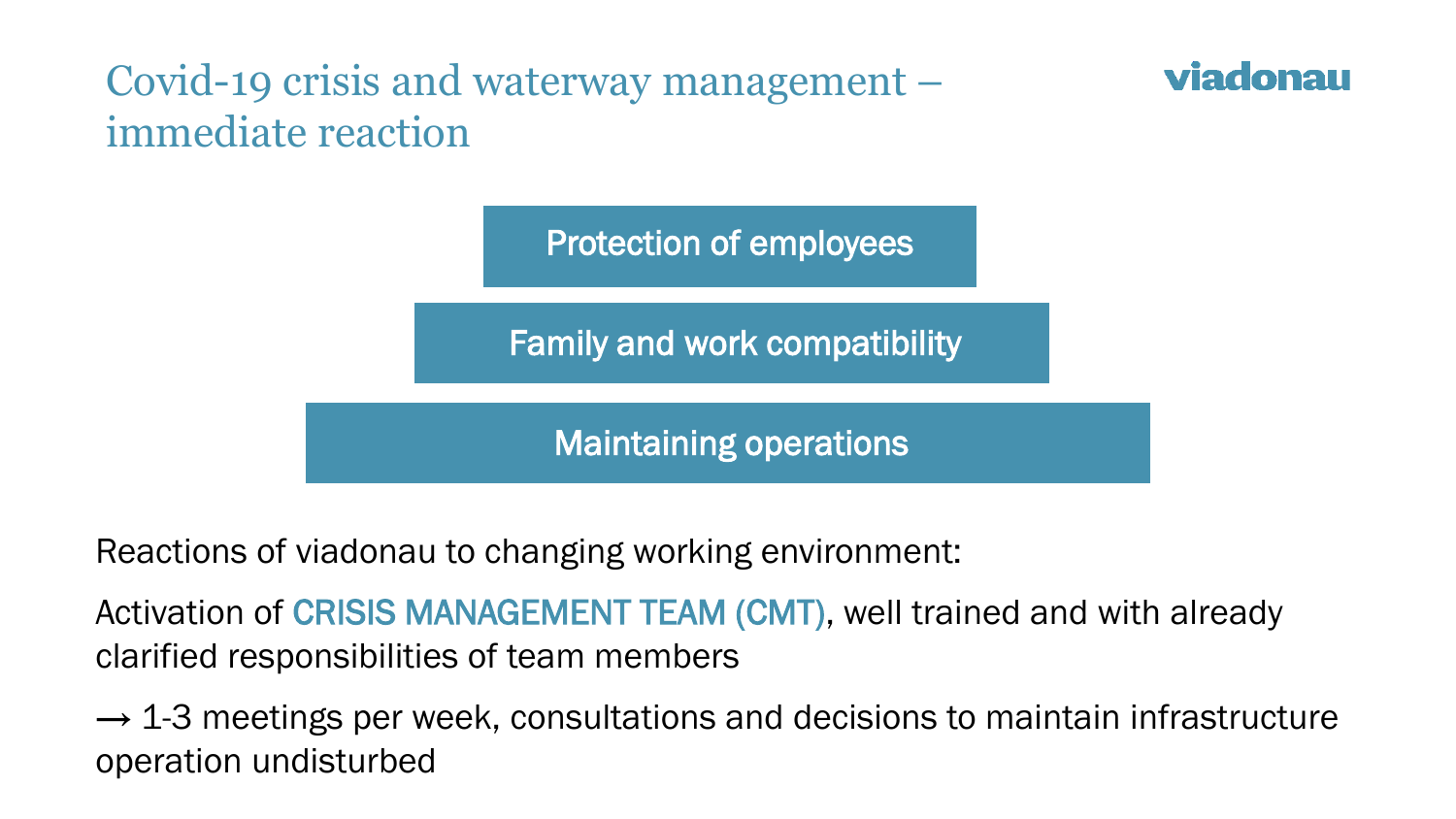# Infrastructure operation – general approach

■ CMT: central contact point on

Covid-19 related topics  $\rightarrow$  short lines of communication, bundling of information, quick decision making processes

- Stricter internal rules than governmental instructions as a result of transparent and efficient processes (employees felt safe at all times at the work place)
- Swift engagement of IT Team
	- $\rightarrow$  adaption of the entire IT system of viadonau for homeoffice within 5 days (hardly any malfunctions and disturbances)

### viadonau





© viadonau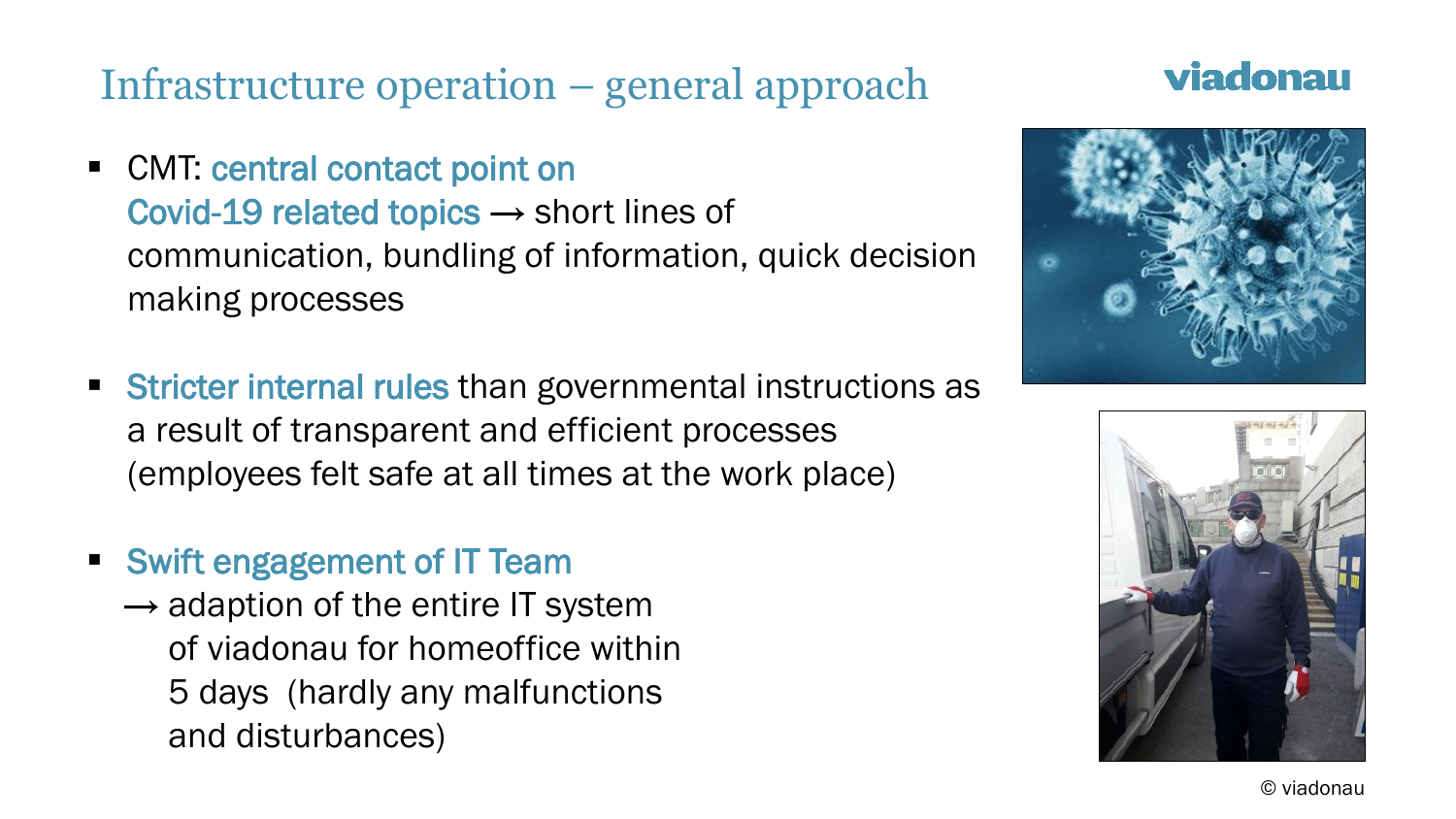# Infrastructure operation: surveying activities

### viadonau

### Usual operation (before Covid-19 crisis/lockdowns)

- 2 persons onboard (boat master & technician) + 3rd person onshore for accompanying measurements
- Existing remote maintenance tool only used for service purpose

Covid-19 crisis/lockdowns  $\rightarrow$  2 persons onboard prohibited!

#### New operation scheme within 1-2 weeks:

- 1 person onboard (additionally trained boat master)
- Acquirement of 2 licences for existing remote maintenance tool  $\rightarrow$  technician monitors & edits surveying data from homeoffice
- 3rd person onshore
	- $\rightarrow$  no physical contact between involved staff members
	- $\rightarrow$  (almost 100 %) usual operation

#### Currently:

For security reasons: 2 persons onboard, 1 person onshore (business as usual)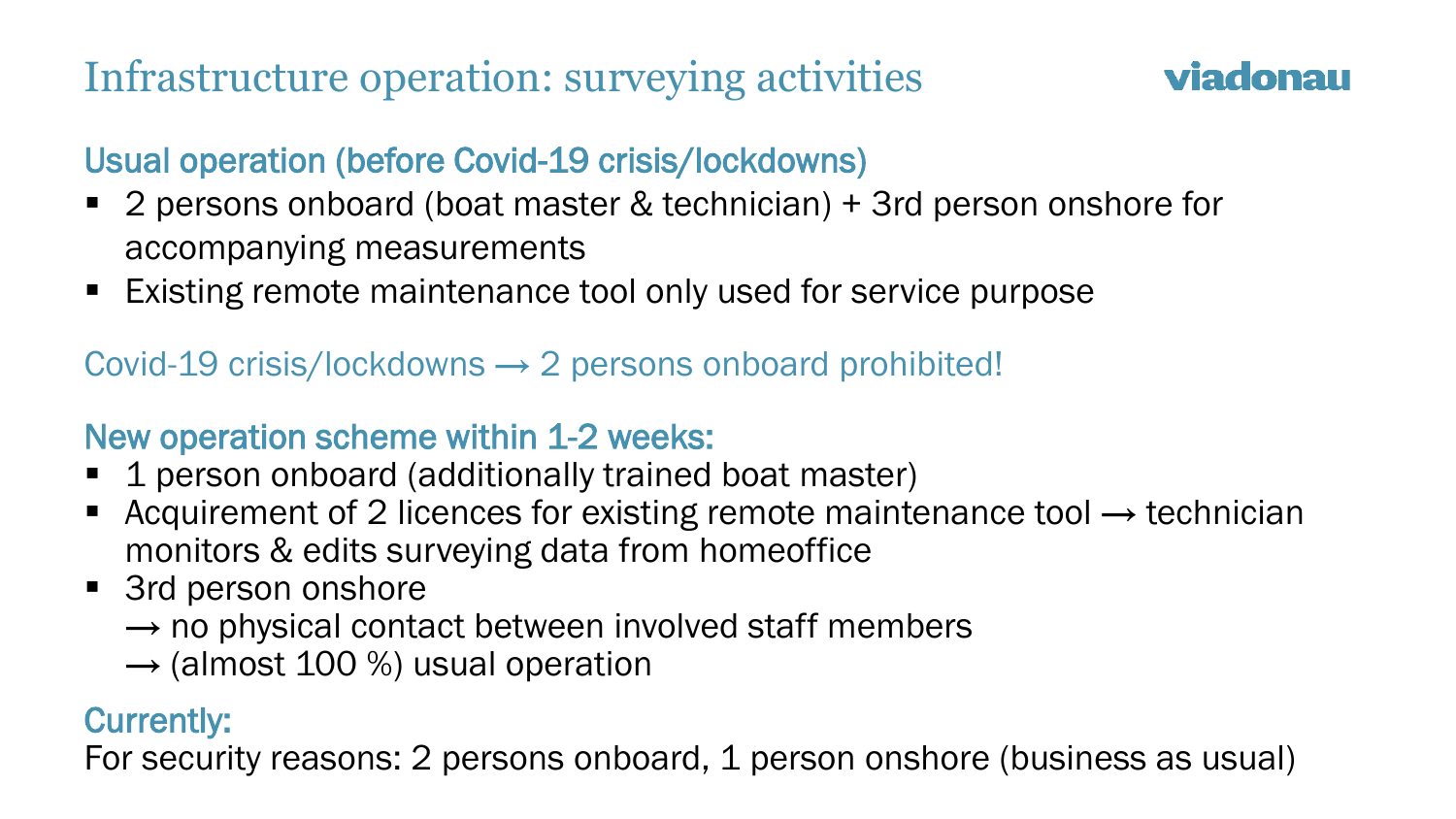# Infrastructure operation: marking of the fairway & dredging works

### Marking of the fairway

- Covid-19 safety concept on marking vessels established in April 2020
- Remote surveillance of buoys via GPS moduls on buoys
- $\rightarrow$  Marking of the fairway ensured at all times during the Covid-19 crisis

### Dredging activites

- Pro active dredging activities carried out under Covid-19 safety rules with external contractors
- Remote control of dredging activities (vessel tracks, loading status of barges)
- $\rightarrow$  Adequate fairway conditions ensured at all times during the Covid-19 crisis

### viadonau







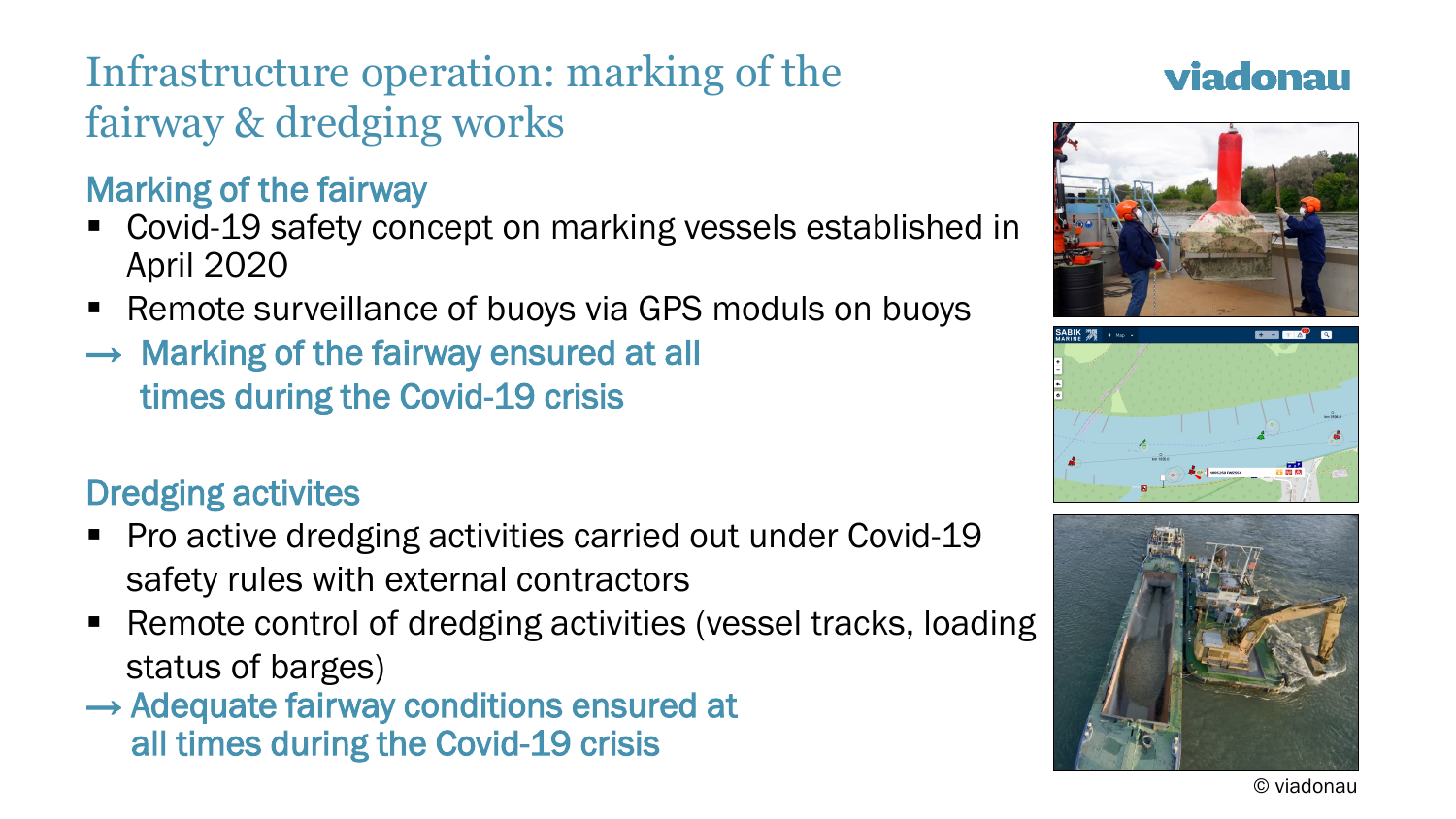# Infrastructure operation: lock operations

Supervision and traffic control at locks: single workplace BUT limited number of employees

### Goal:

Secure working environment to avoid critical number of Covid-19 infections in order to maintain 24/7 lock operation

#### Solution:

- General ban to enter control tower (except in urgent cases)
- Contact during shift change and service handover reduced to minimum
- **Desinfection of all surfaces before shift** change
- $\rightarrow$  Lock operation along Austrian Danube ensured without interruptions during Covid-19 crisis

### viadonau





© viadonau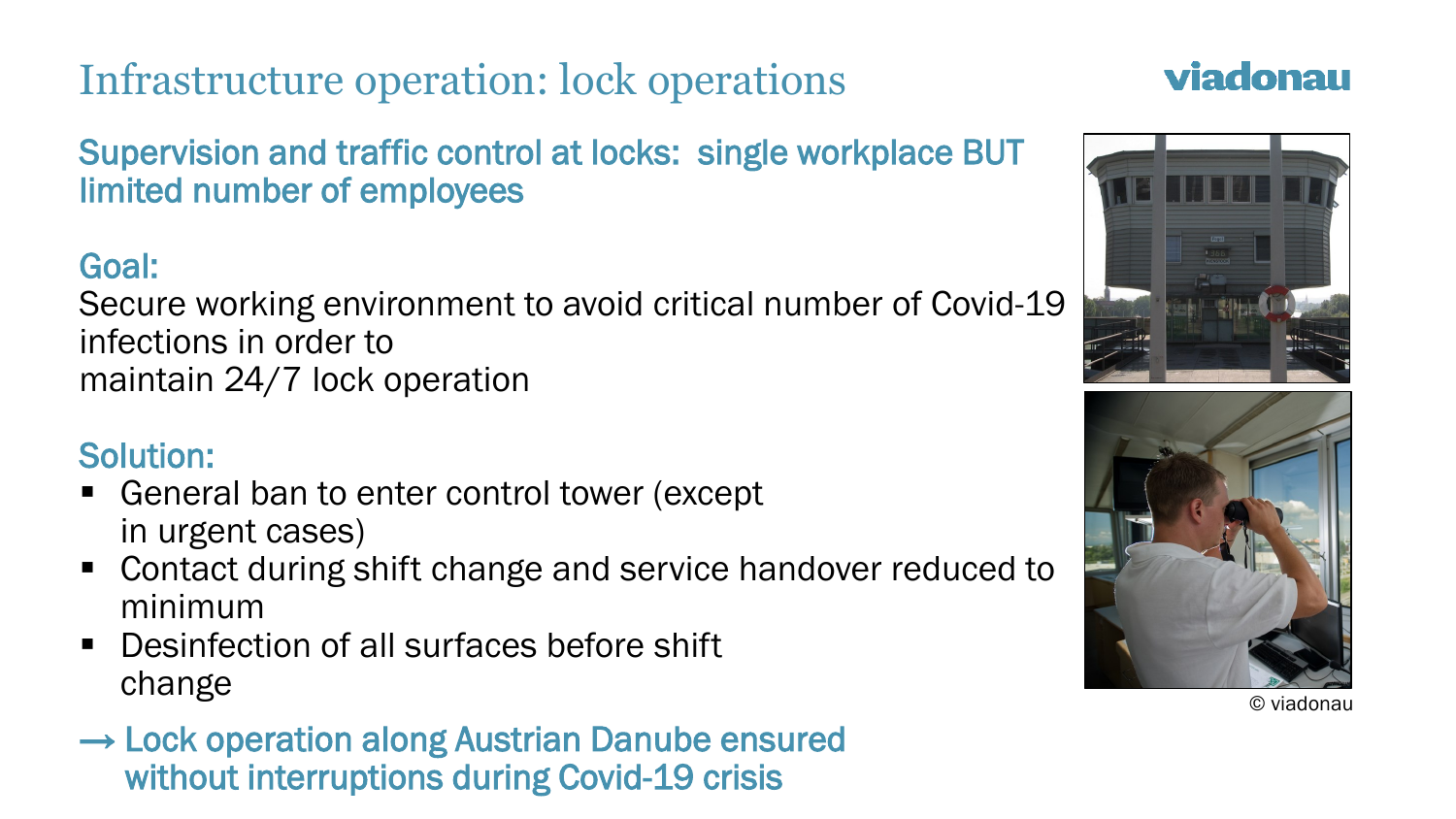## Covid-19 crises and inland navigation – Impact on locked vessel units



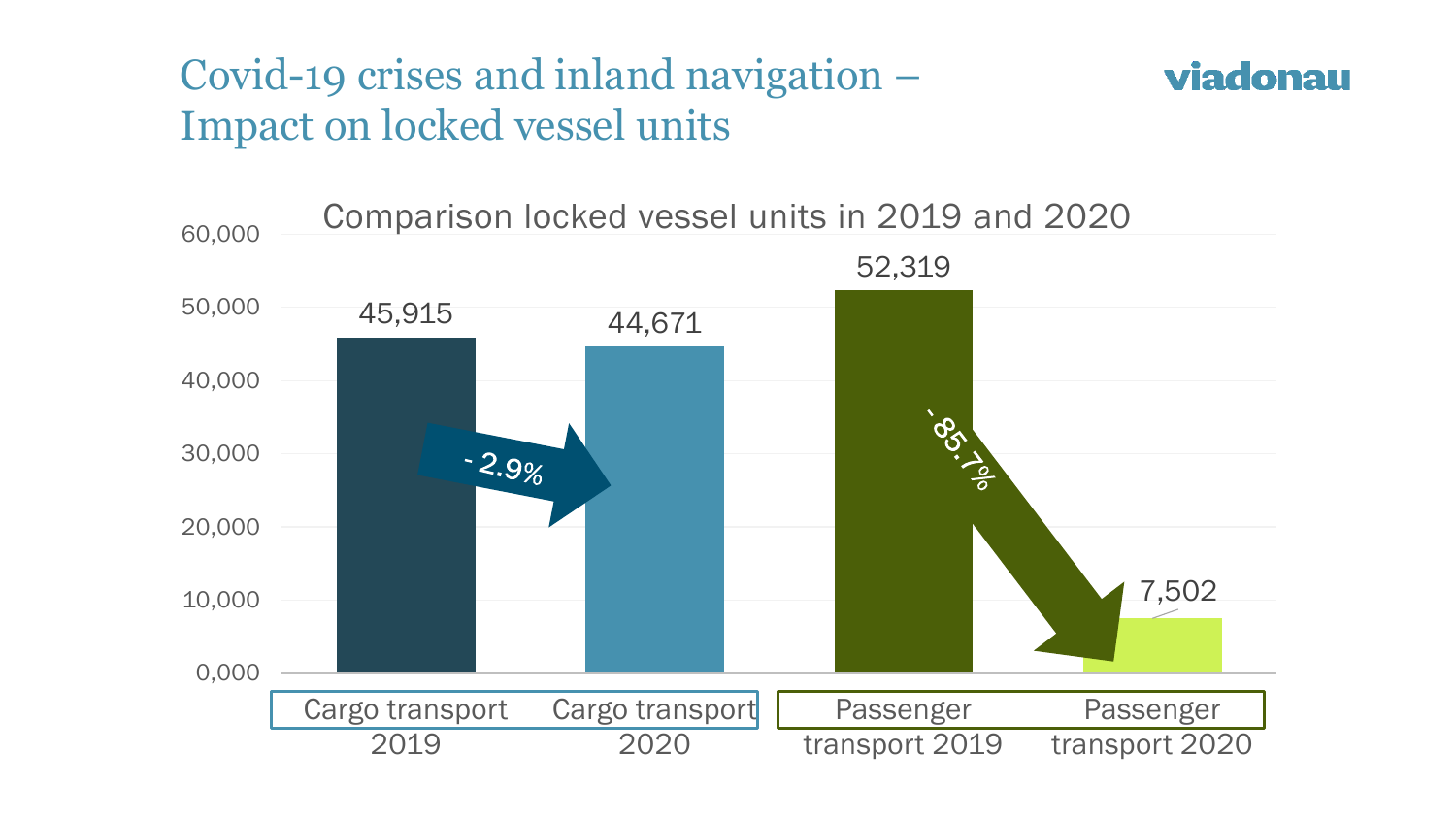# Lessons for the future

- **Efficient and well-trained internal Crisis Management** Team (CMT) essential for overcoming challenging times and ensure quick solution finding processes
- **Digital solutions developed in the past** e.g. River Information Services (RIS), Waterway Asset Management System (WAMS), buoys with remote monitoring modules etc. helped to maintain operations with hardly any interruptions
- International cooperation & joint coordination decisive to ensure transnational transport flows and avoid interruptions in supply chains for important cargo groups (e.g. Notices to Skippers, regulation on crew change procedures in cross-border traffic)

### viadonau



#### © viadonau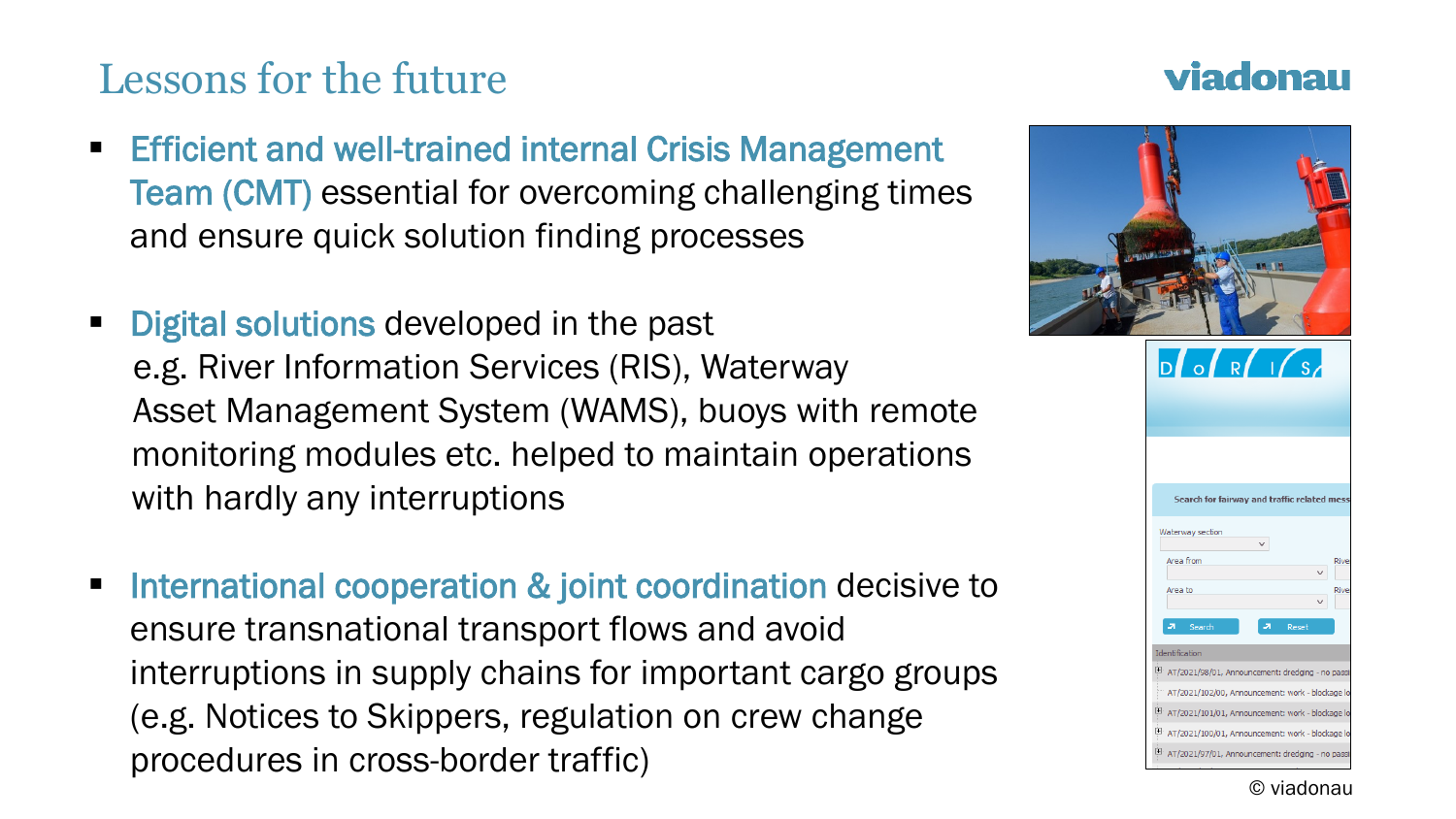# Opportunities for the future

- Cargo shipping proved to be a reliable logistics partner also in times of crises  $\rightarrow$  ensured supply security for crucial raw materials, agricultural and industrial products, etc.
- **Passenger shipping has suffered from an unprecedented** crisis but will recover and come back smarter, greener and more resilient (e.g. shore power, new touristic offers etc.)
- Covid-19 pandemic is a chance for accelerated digitalisation in the inland navigation sector
- Covid-19 crisis and climate crisis are a chance for European & national policy makers to work jointly on innovative solutions in the field of inland navigation (no excuses)







## viadonau

© viadonau